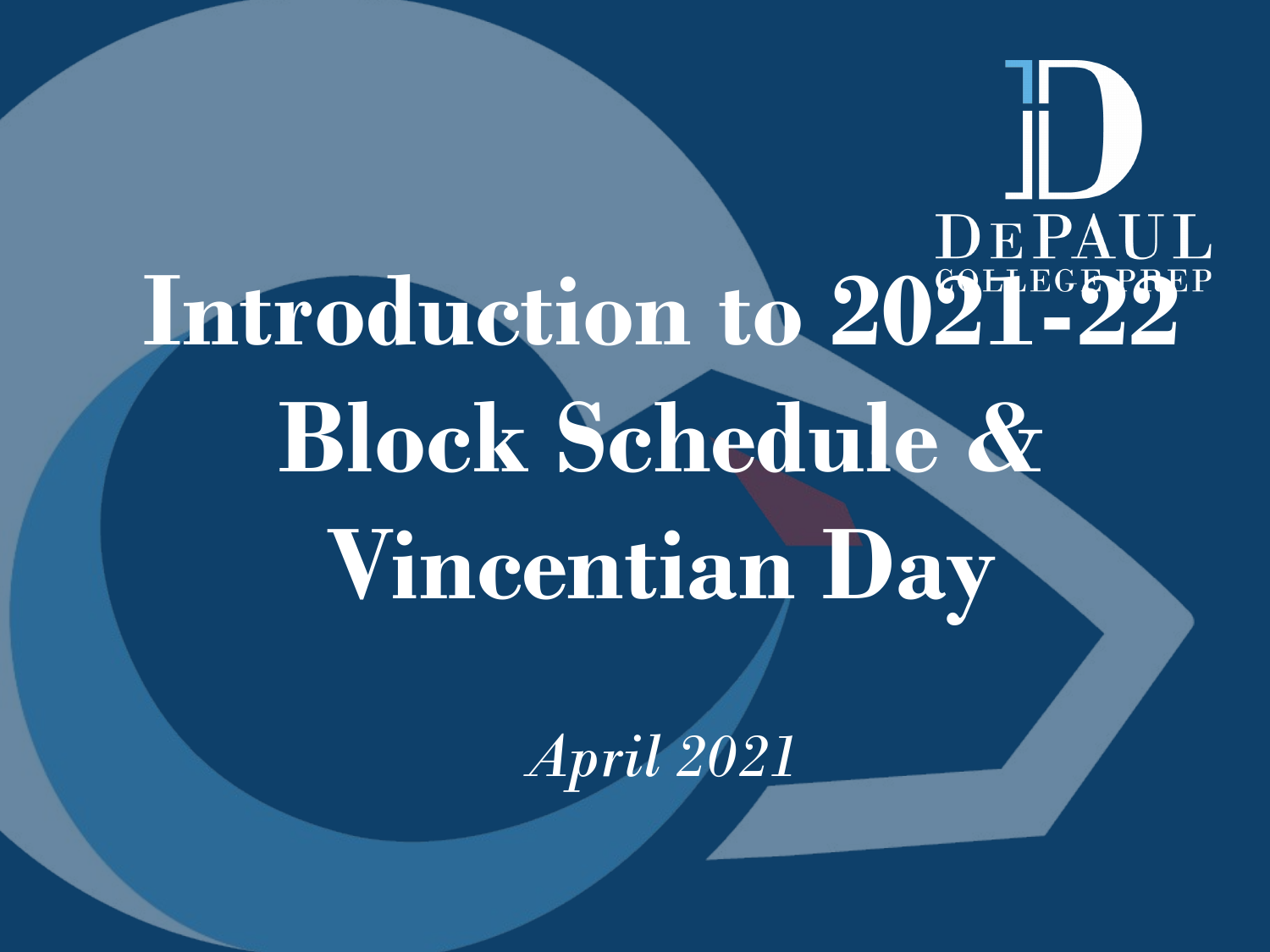## **Planning for 2021-22!!!**

Next Fall, we will start the school year with all grade levels on campus for 5 days per week, provided that COVID 19 transmission remains low and it is safe to open our school.

We need ALL students to continue to wear a mask and practice social distancing when in groups. Also, try to get vaccinated this summer!

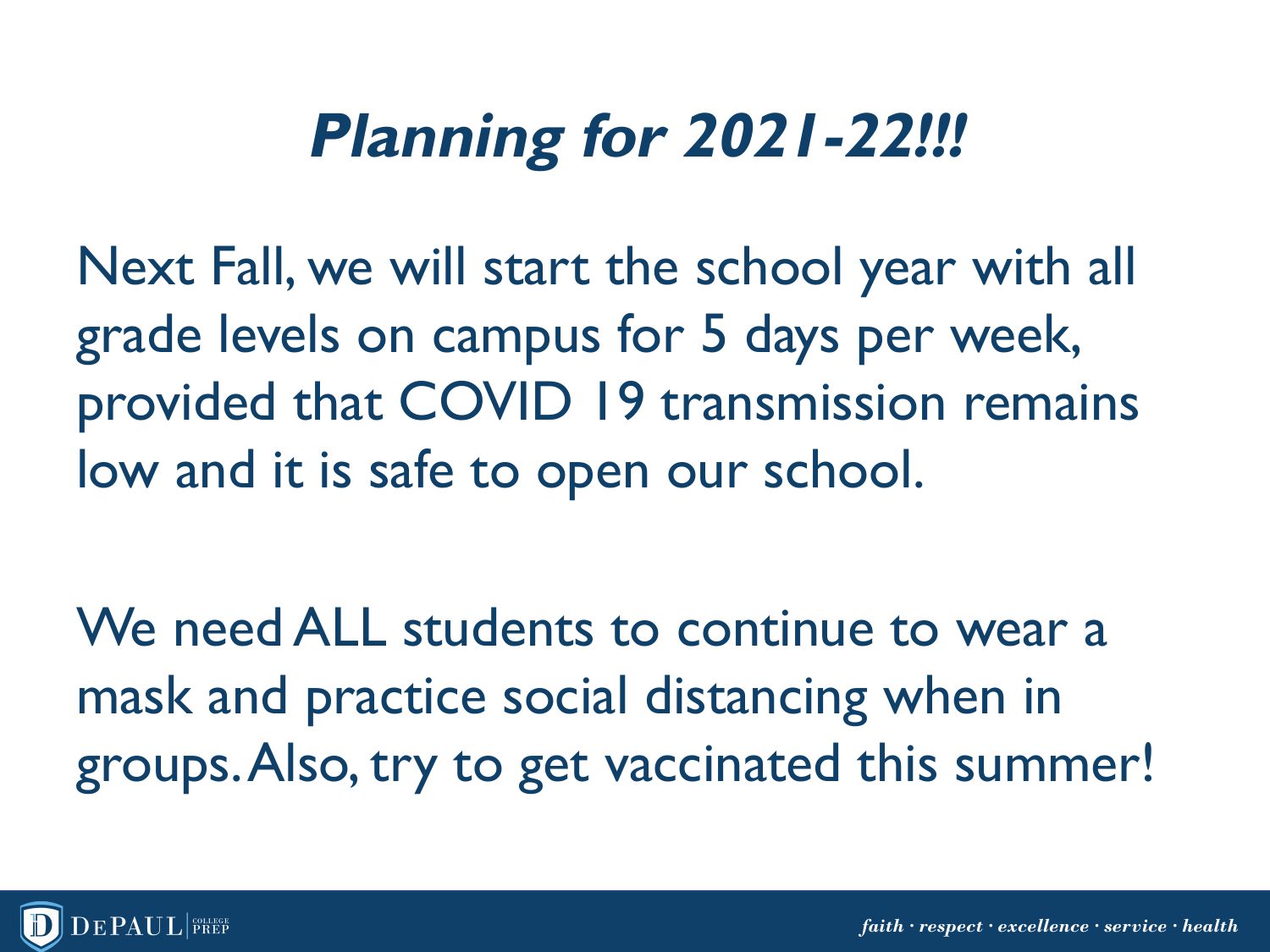## **Exciting Changes for 2021-22**

Beginning in the Fall of 2021, DePaul Prep will use a **Block Schedule** as our bell schedule.

A **Block Schedule** is similar to what we have been doing this year.

## **Key Features:**

- 4 Classes per day
- Longer class periods (80 minutes)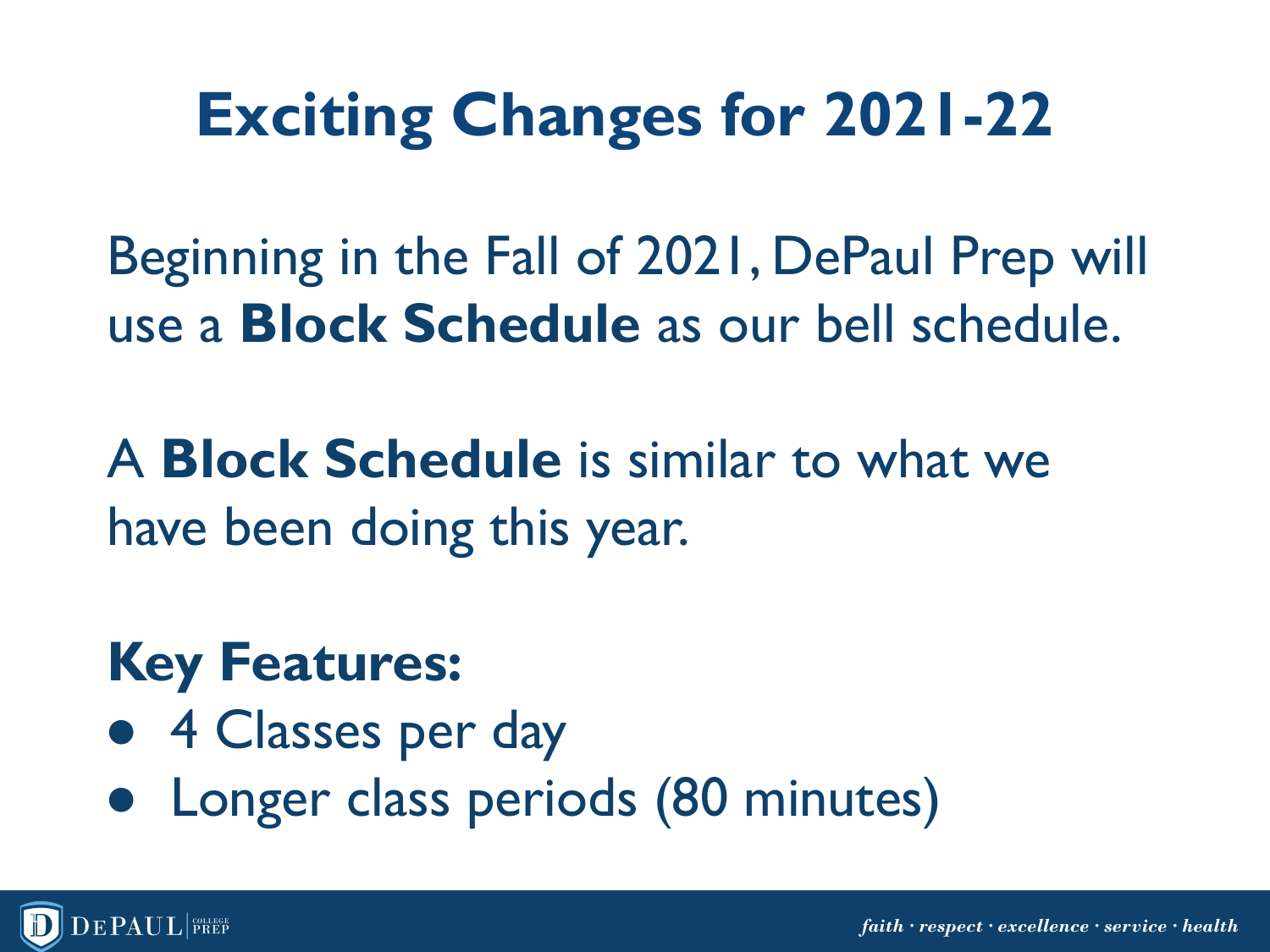## **Block Schedule Description**

Our schedule will have 8 class periods instead of 7 like our old schedule from 2019-2020.

Each day, students will have either Periods 1-4 OR Periods 5-8. These will rotate.

Periods 1-4 = BLUE Day Periods  $5-8 =$  RED Day

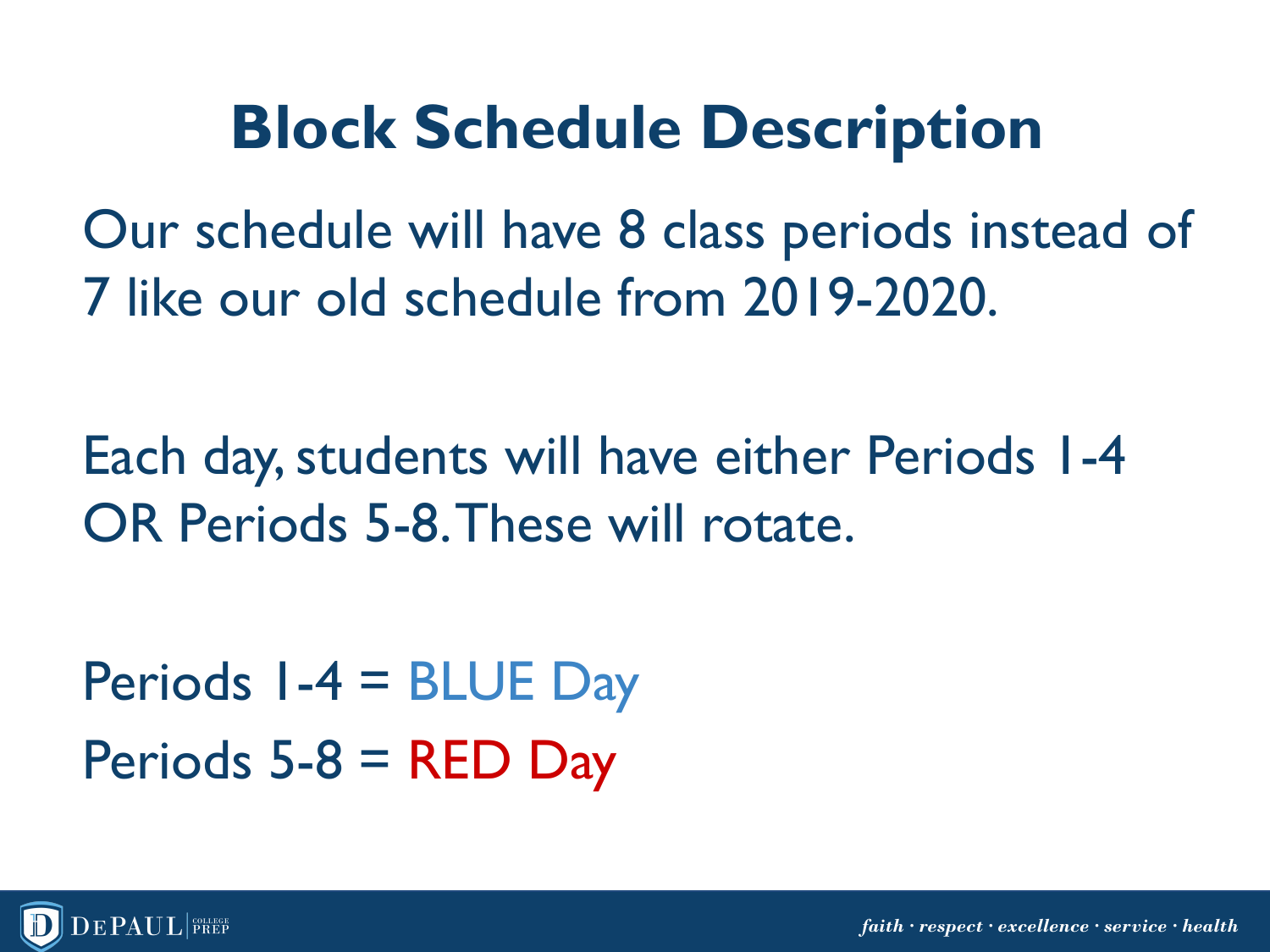## **Block Schedule Description**

Here is what a 2 week time frame would look like with Blue and Red Days:

|                | Monday         | Tuesday     | Wednesday       | Thursday   | Friday      |
|----------------|----------------|-------------|-----------------|------------|-------------|
| <b>Week</b>    | <b>Blue</b>    | <b>Red</b>  | <b>Blue RAM</b> | <b>Red</b> | <b>Blue</b> |
|                | Day            | Day         | Day             | Day        | Day         |
| Week           | <b>Red Day</b> | <b>Blue</b> | Vincentian      | <b>Red</b> | <b>Blue</b> |
| 2 <sup>1</sup> |                | Day         | Day             | Day        | Day         |

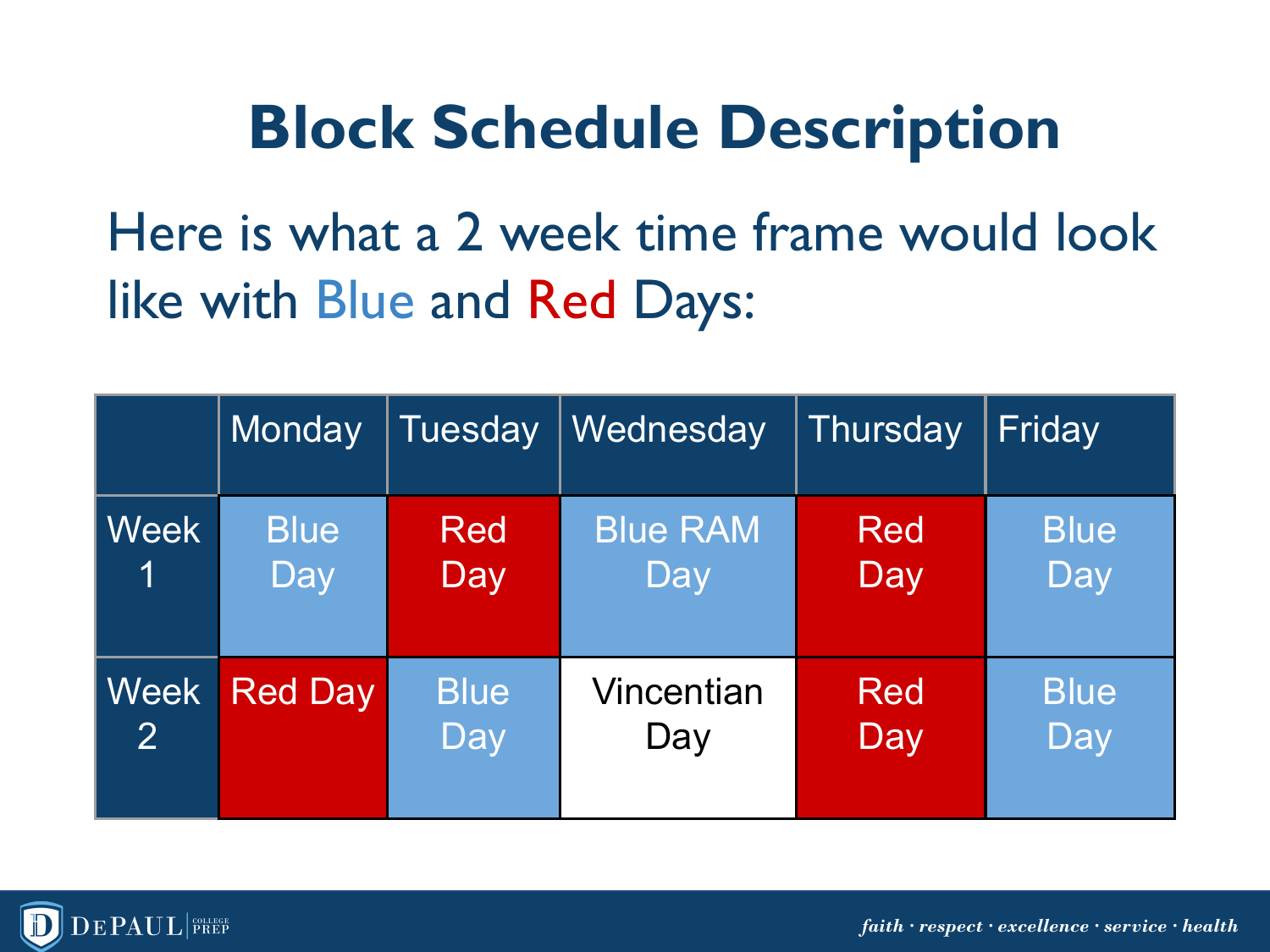**How will we help you remember what day it is?**

- It will be posted on the School Calendar on the website
- We will use the TV screens around the campus
- We will announce this during morning announcements
- Students will note this in their planners!

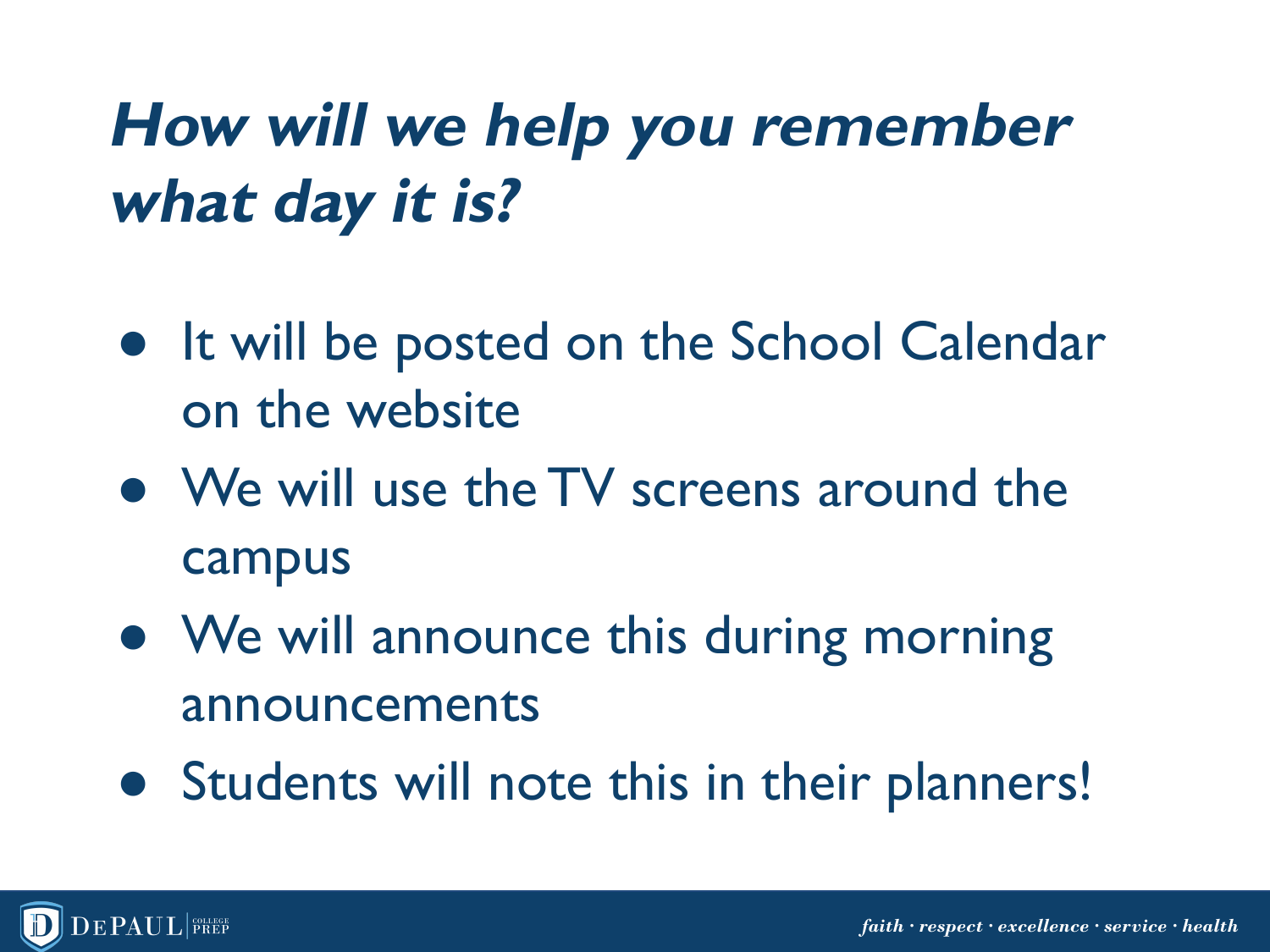## **What else do I need to know about our new Block Schedule?**

How long will my classes be? **80 minutes**

How long will my lunch be? **30 minutes PLUS 30 minutes for a Extra-Curricular meeting or a Study Hall**

Can I eat lunch with my friends? **Yes, as long as they are assigned to the same lunch period!**

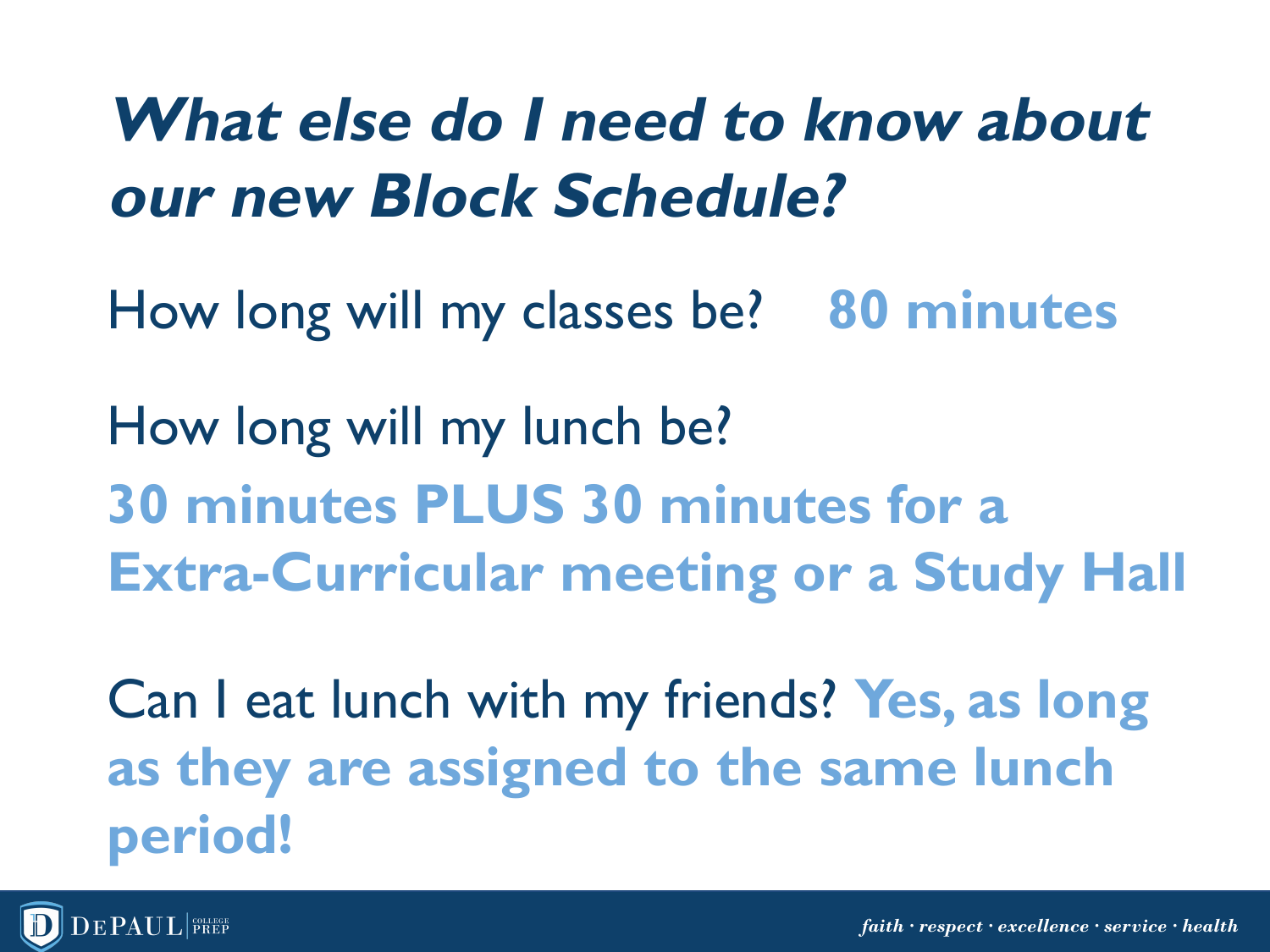## **What else do I need to know about our new Block Schedule?**

Blue Day/Red Day Start Time: 7:40 a.m.

Blue Day/Red Day Dismissal Time: 2:45 p.m.

Passing Periods = Brain Breaks for 10 minutes

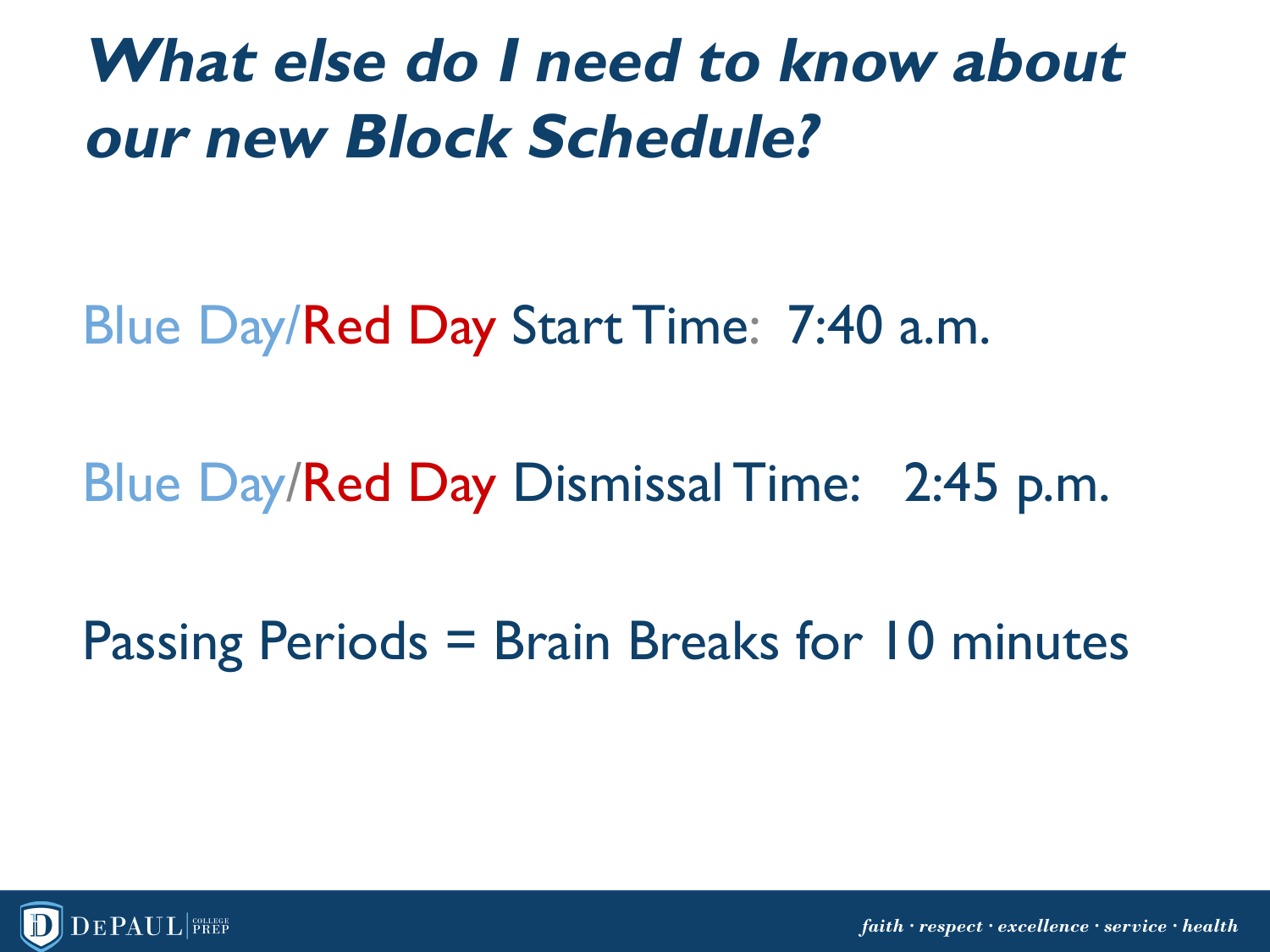**WEDNESDAYS are different!! There are two types of Wednesdays...**

#### **Ram Day Wednesdays**

Start Time: 7:40 a.m.

- 4 Classes 70 minutes each ■ (Blue Ram Day 1-4 or Red Ram Day 5-8)
- Assembly/Mass Period 2:00-3:00 p.m.

Dismissal Time: 3:00 p.m.

#### **Vincentian Day Wednesdays**

Start Time: 12:00 p.m. (Unless your grade has Advisory) Dismissal Time: 3:00 p.m.

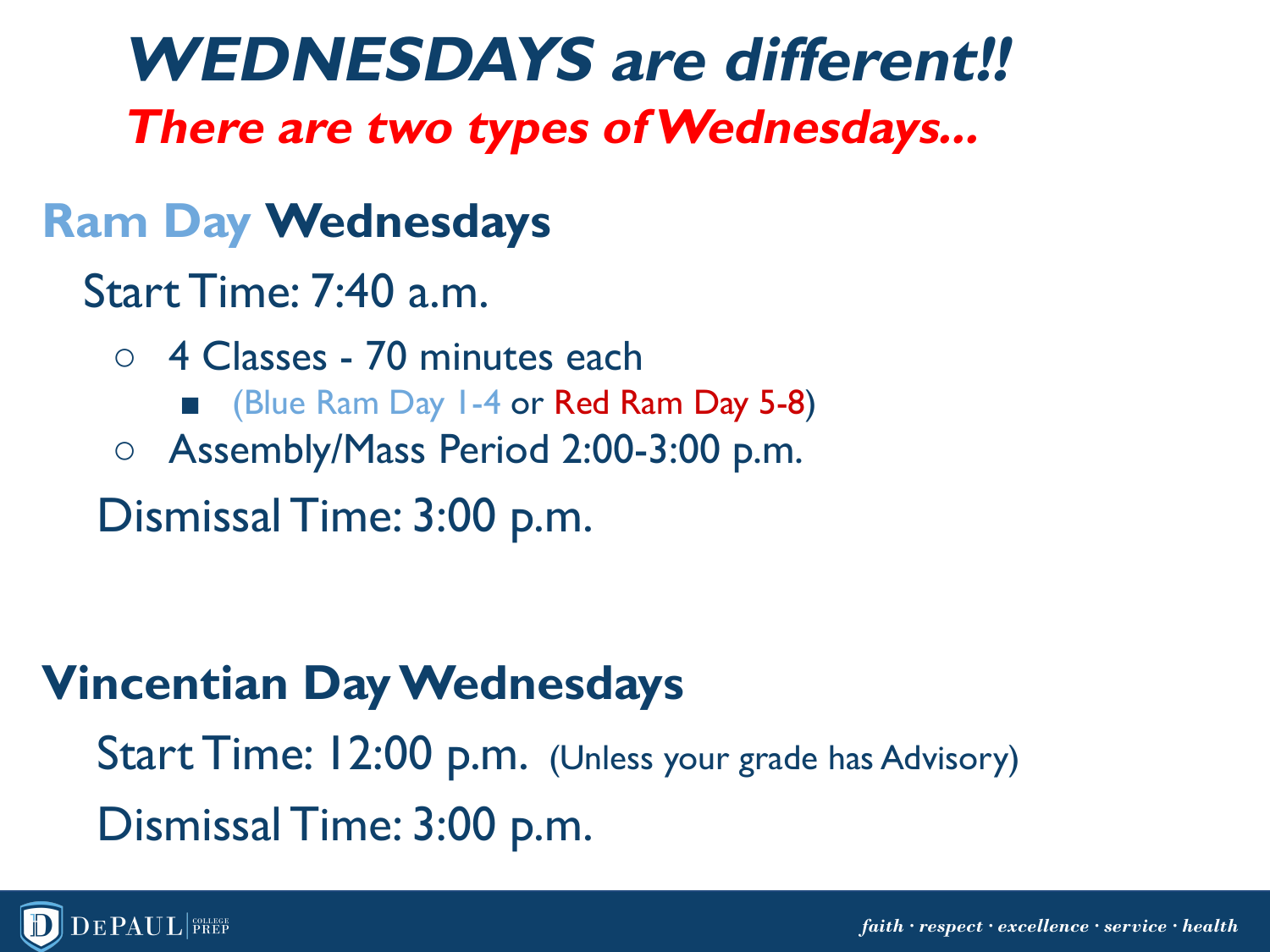## **12:00 Start time on Vincentian Days?!?! What is a Vincentian Day???**

Vincentian Day is a NEW model we will implement in Fall 2021. But before we talk about that, let's revisit our school vision statement:

### **Our Vision Statement:**

We strive to create an educated, compassionate and just world, one student at a time.

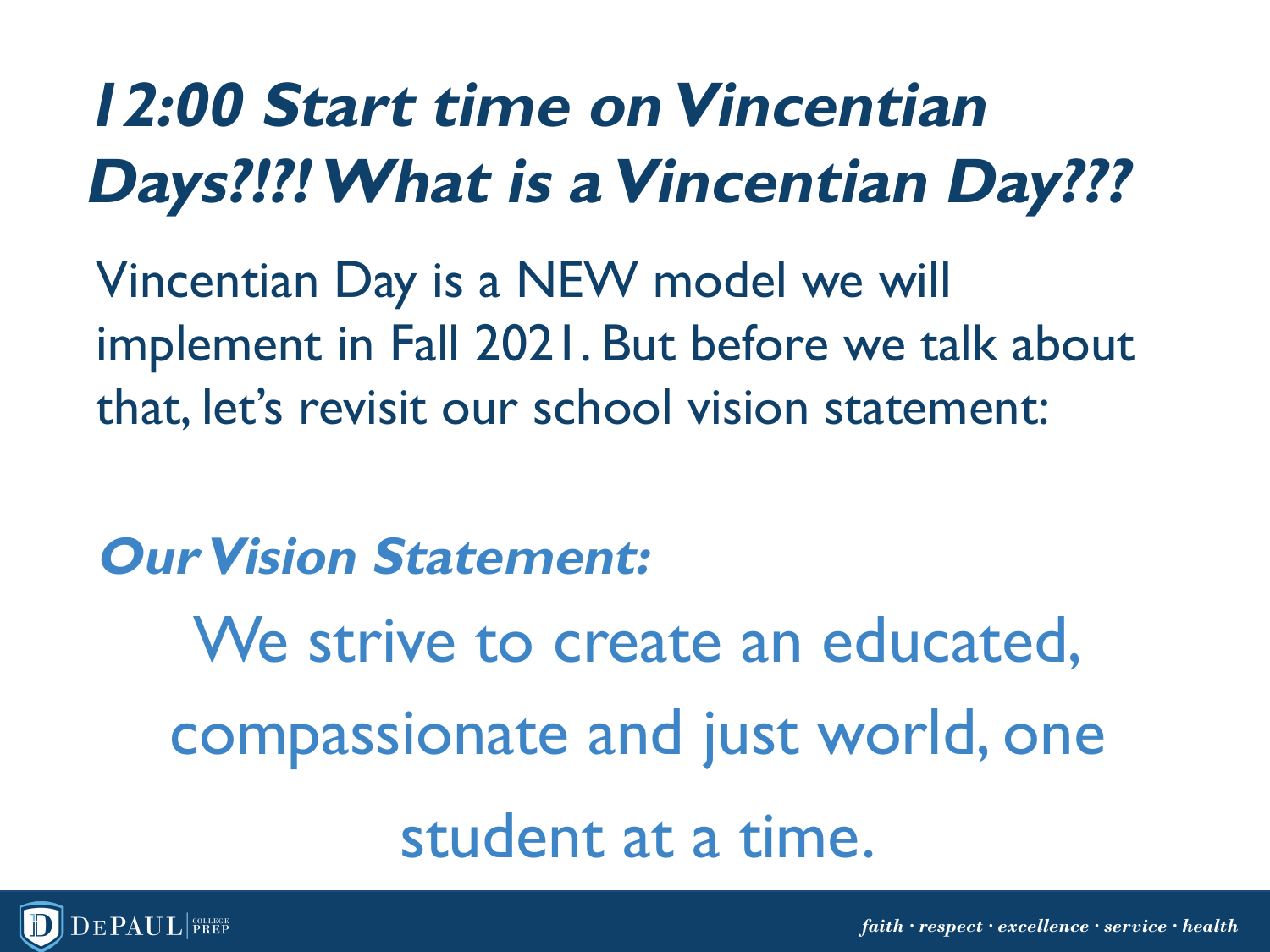## What does our Vincentian heritage teach us about education?

#### **The Core Values of Vincentian Education** (from Sullivan, Louise, D.C.. The Core

Values of Vincentian Education. Niagara University, New York: 1994)

- **Holistic**: Vincentian education seeks to respond to the intellectual, spiritual, moral, and affective needs of students-- educating the heart as well as the head.
- **Integrated**: Vincentian education blends the humanistic and the professional, the abstract and the practical.
- **Creative**: Vincentian education is ever seeking new or renewed ways to meet changing needs among the student population while maintaining a clear 'sense of the possible.'
- **Flexible**: Vincentian education is willing to make the effort to adapt to the needs of the non-traditional student.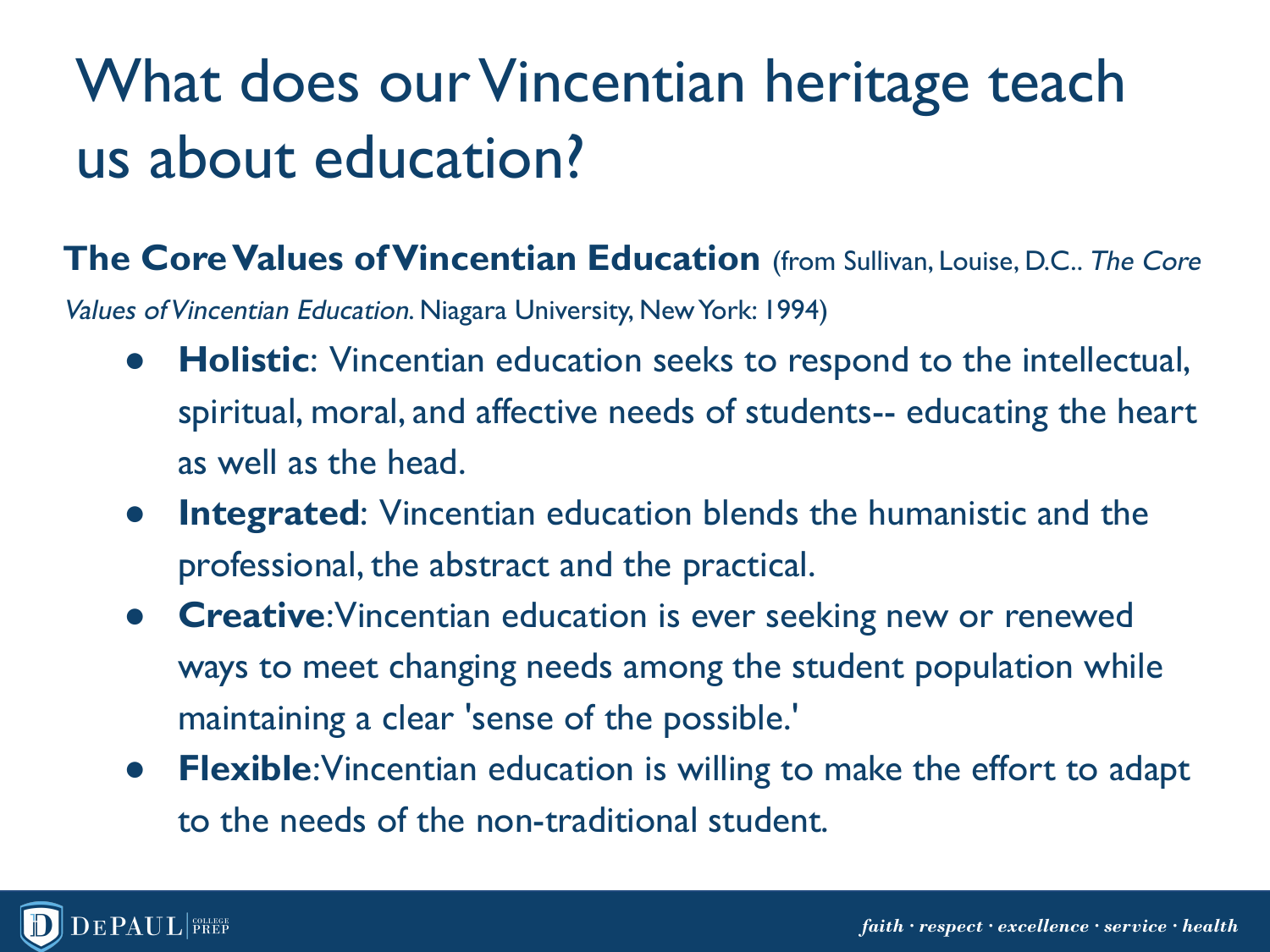## **Vincentian Day Purpose**

#### **To increase student opportunities for:**

- ➢ Learning experiences rooted in our **Core Values**
- ➢ Authentic learning based on **student choice**
- $\triangleright$  Time and space to address and discuss issues of **equality, inclusion and diversity**
- $\triangleright$  Deeper understanding of different perspectives based on our **individual identities**
- ➢ **Positive student connections** across grade level, gender, race, faiths and identity
- ➢ Using the **City of Chicago** to learn and explore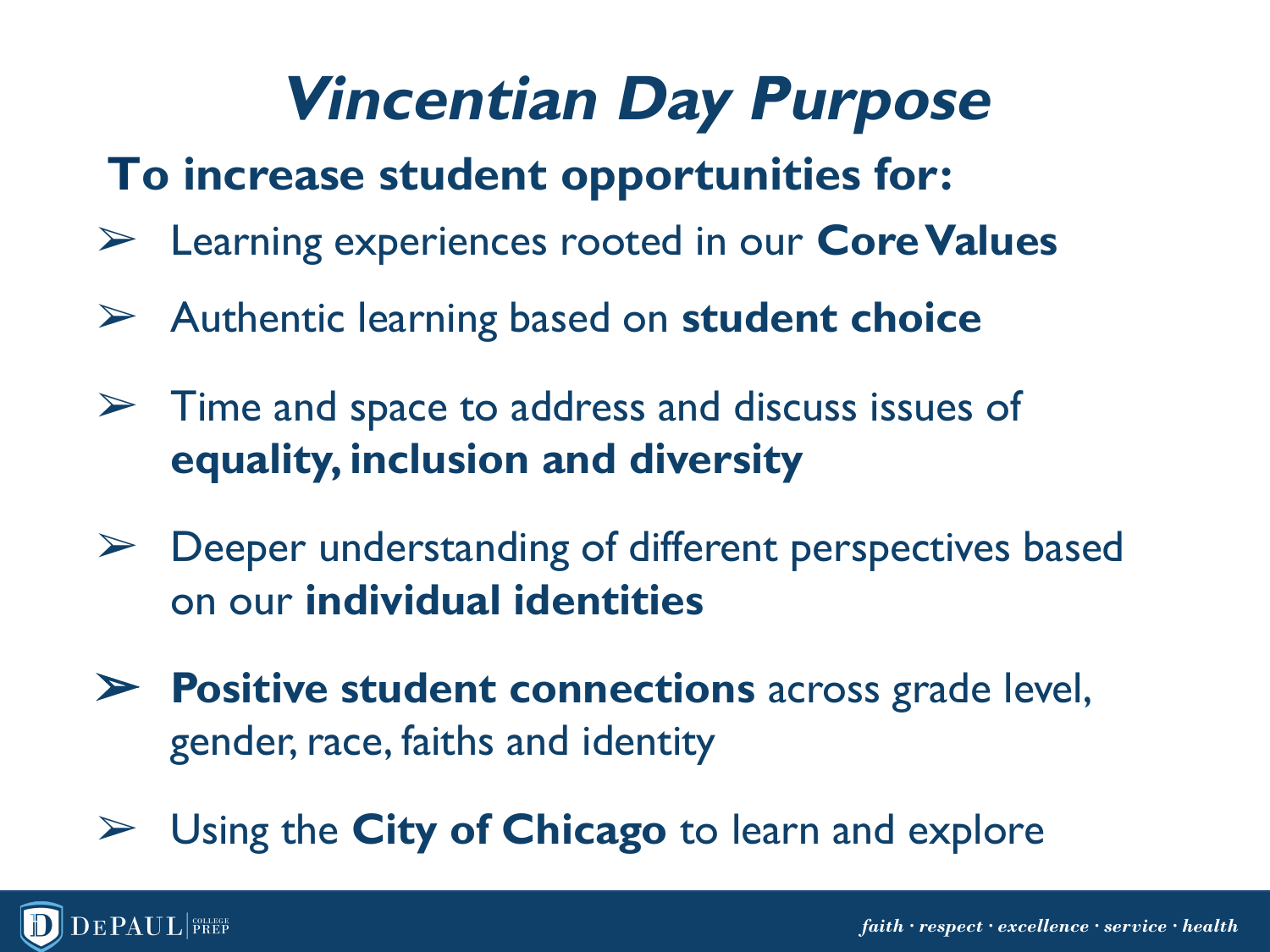## **What does a Vincentian Day Look Like?**

- ➢ Scheduled on every other Wednesday from 12:00 to 3:00 p.m. for a semester
- $\triangleright$  Individual seminar designed around a topic that is connected to our Core Values
- $\triangleright$  Taught by individual faculty/staff or pairs of faculty/staff
- ➢ Participation in Vincentian Day is required
- $\triangleright$  Students choose the seminars they want to participate in through a registration process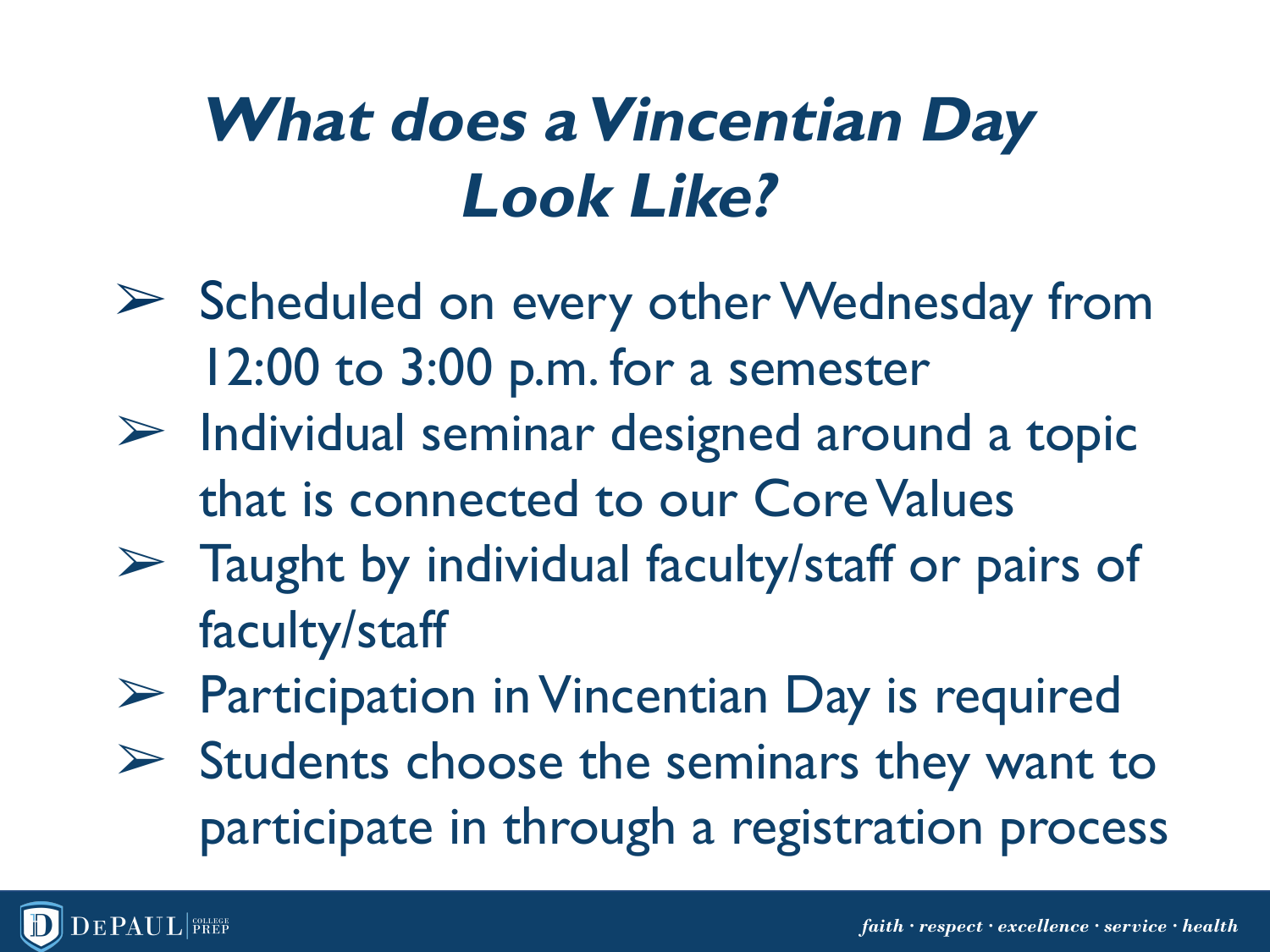## **What does a Vincentian Day Look Like?**

- In the MORNINGS on Vincentian Day, two things will happen:
- ➢ **Teachers will be working in Professional Development**
- ➢ **One Grade Level per week will participate in Advisory**  8:00 a.m. until 11:00 a.m. 11:00 - 11:55 Lunch Break 12:00 - 3:00 Vincentian Day Seminar

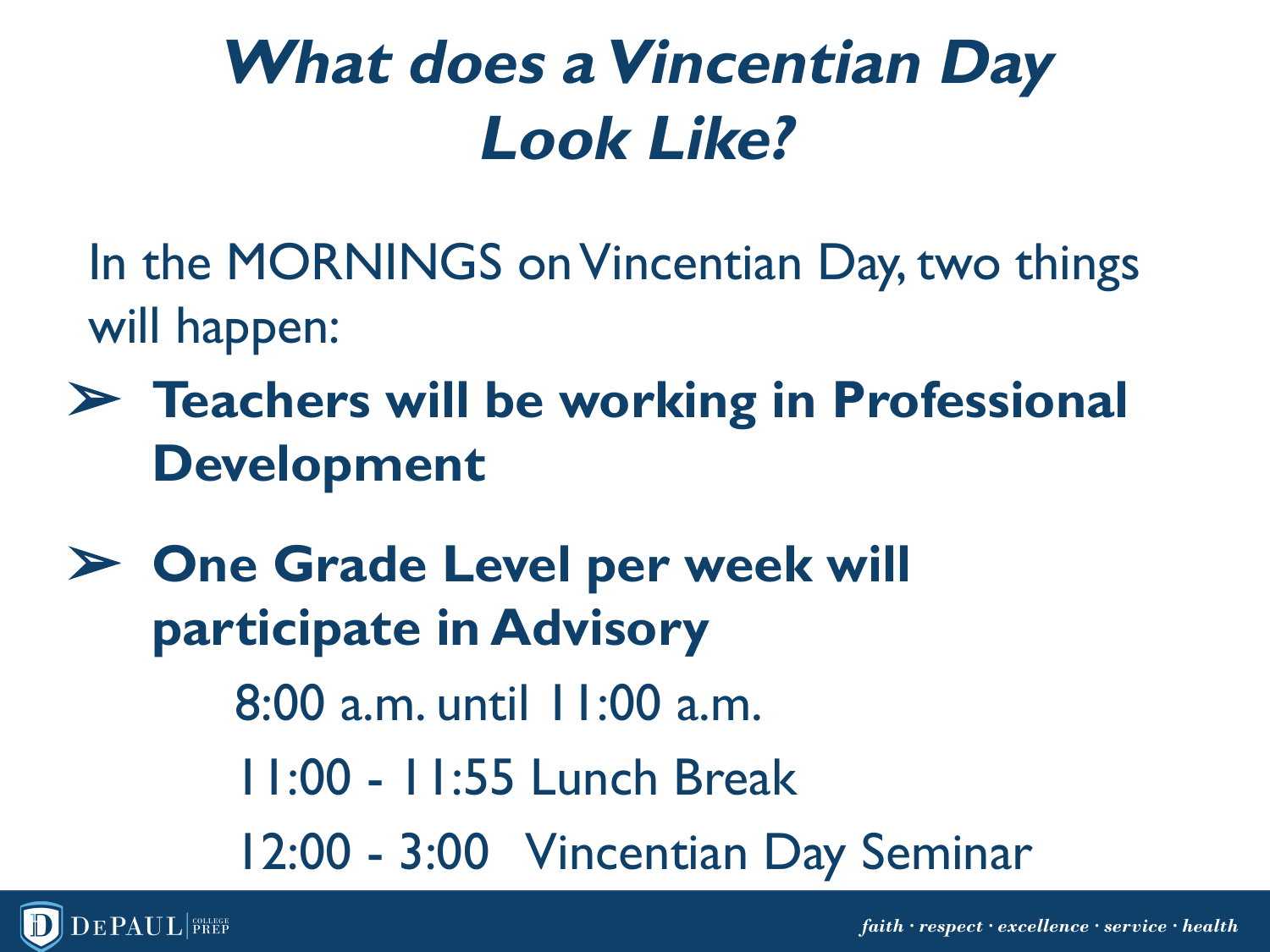## **What are some of the Vincentian Day Seminars I can register for?**

**Rock and Pop Lab:** Exploring Popular Music from 1940-Today

**Studio Photography -** Light subjects for photos: headshots, magazine covers, posters: Camera, Lightroom & PhotoShop

**Ultimate Frisbee: Spirit of the Game**

**RPG Makers: Create your own RPG game on STEAM**

**Adventures in Baking:** Bake your own bread, soft pretzels, pizza and more

**DePaul's Diners, Drive-Ins, and Dives**

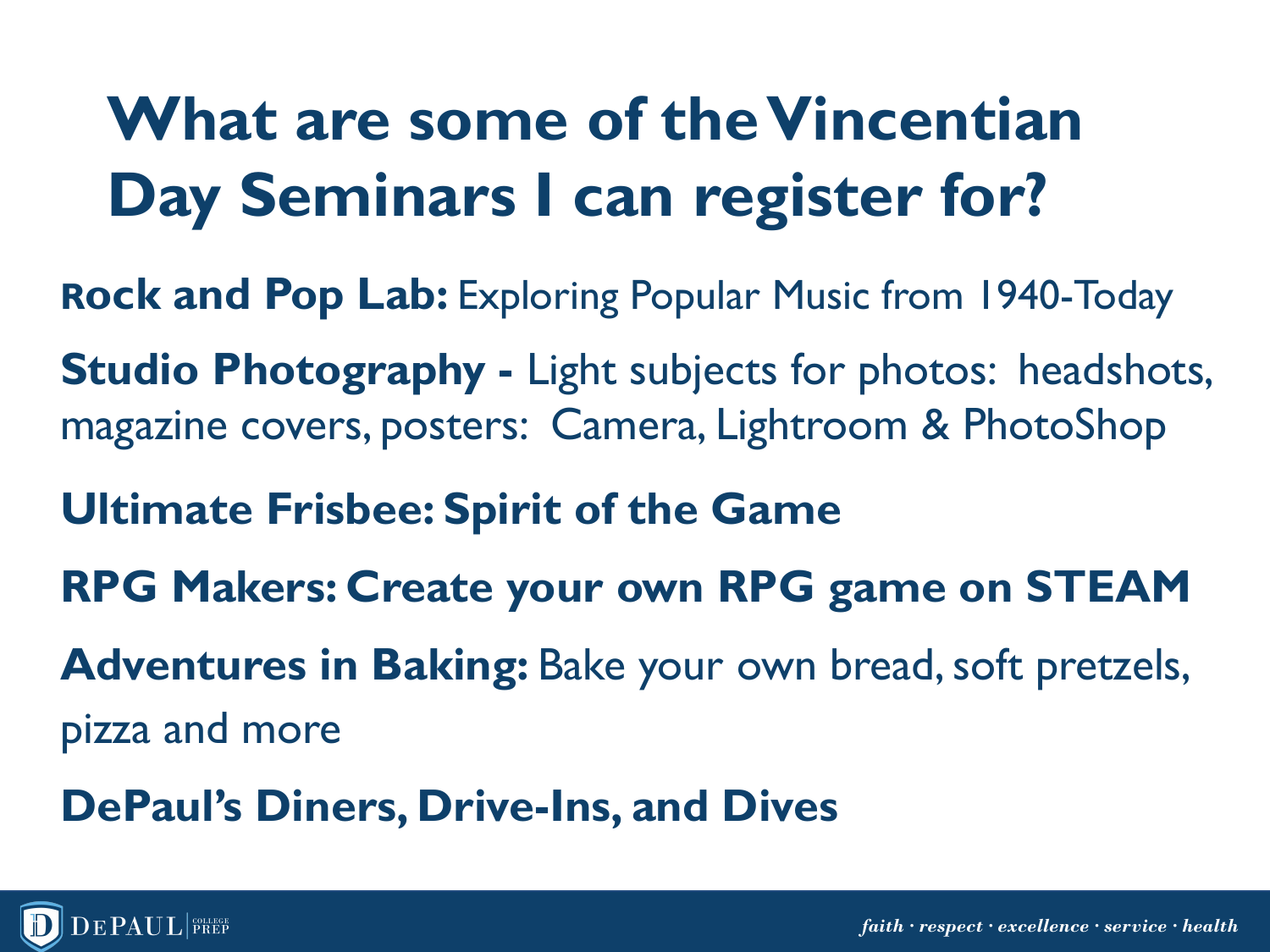## **What are some of the Vincentian Day Seminars I can register for?**

- **The Magic of the Mouse:** Walt Disney & American **Culture**
- **DePaul Prep Irish Dance Club**
- **Exploring Chicago by Foot and Train**
- I**ntroduction to Camping and Backpacking**
- **Pizza Can Change the World**
- **Ear Hustle:** Exploring Storytelling Podcasts
- **East Asian Food Cultures**

**See you in the Movies!:** Watch and discuss some of the all-time classic films